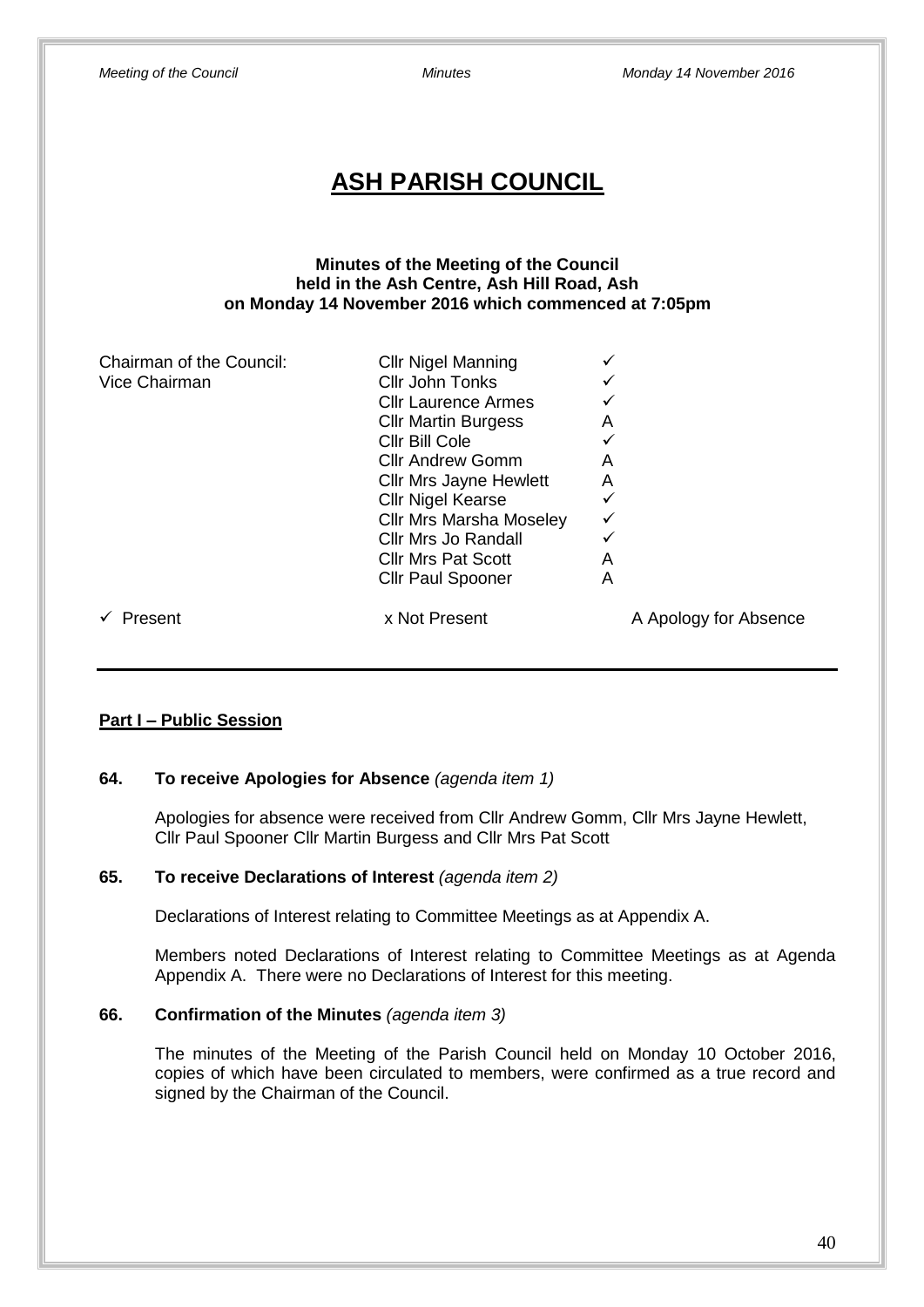### **67. Chairman's Announcements** *(agenda item 4)*

- The Chairman gave an update on the matters reported during the public adjournment at the Council meeting held 10 October 2016.
- The annual Ash in Bloom Awards Evening was held on 14 October 2016. The Chairman congratulated the participants and winners and requested nominations for Ash in Bloom 2017
- Remembrance Sunday, 13 November 2016, had been well attended again.
- Christmas Fantasia will be taking place on Saturday 26 November 2016
- A Christmas Fayre will be held in the Ash Centre from 2pm
- Carol Singing at Ash Wharf from 4.30pm
- Father Christmas will turn on the tree lights at approximately 5pm.
- A road closure will be in place from 4pm to 6pm between the entrance to Wharf Road and the entrance to Woolards Road
- A fly tipping update had been received from Surrey County Council advising a 200 tonne fall in incidents between September 2015 and September 2016. This will continue to be monitored. A new Partnership and Intelligence Officer has been appointed to commence in November 2016.
- The M3 motorway will be closed between junctions 2 to 3, from 21:00hrs on Friday 18 November 2016 and 05:30hrs on Monday 21 November 2016. Although there will be an official diversion in place there may well be an effect on roads through the Parish with increased traffic.
- The Royal Surrey County Hospital NHS Foundation Trust has announced that they will not pursue the proposed merger with Ashford and St Peters Hospitals NHS Foundation Trust.

### **68. Adjournment** *(agenda item 5)*

At this point in the proceedings it was moved by the Chairman of the Council, duly seconded and:

*Resolved: That the meeting be adjourned for a maximum period of twenty five minutes to enable a public question period to be held (as at Minute Appendix A).*

### **69. Reports of Committees** *(agenda item 6)*

It was resolved that the reports of the following committees, copies of which have already been circulated to all members of the council, be approved and that the recommendations there in be adopted:

| <b>Planning</b>                   | 10 Oct 2016 | Minute Number 77 to 84 |          |
|-----------------------------------|-------------|------------------------|----------|
| Amenities                         | 17 Oct 2016 | <b>Minute Number</b>   | 51 to 60 |
| <b>Planning</b>                   | 24 Oct 2016 | <b>Minute Number</b>   | 85 to 93 |
| <b>Finance and Administration</b> | 24 Oct 2016 | <b>Minute Number</b>   | 48 to 62 |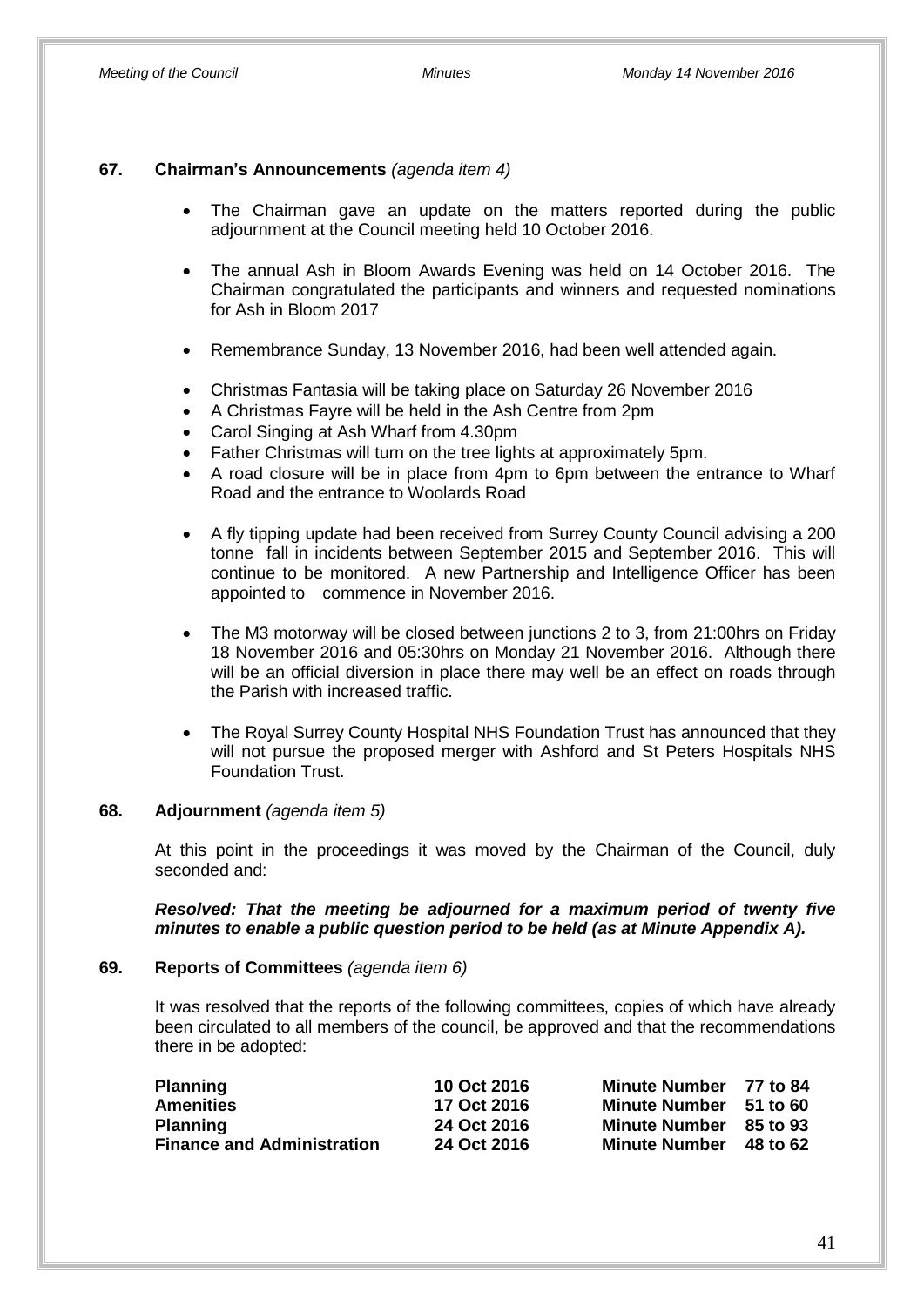### **70. Monthly Financial Statement** *(agenda item 7)*

Members received and approved the monthly financial statement giving details of October 2016 payments at Agenda Appendix B

### **71. Correspondence** *(agenda item 8)*

There was no correspondence to report.

### **72. Next Meeting** *(agenda item 9)*

The next Meeting of the Council will be held on Monday 12 December 2016 commencing at 7.00pm or following the close of the Planning Committee meeting, if this is later.

*The meeting closed at 7.35pm*

Chairman: \_\_\_\_\_\_\_\_\_\_\_\_\_\_\_\_\_\_\_

Date: \_\_\_\_\_\_\_\_\_\_\_\_\_\_\_\_\_\_\_\_\_\_\_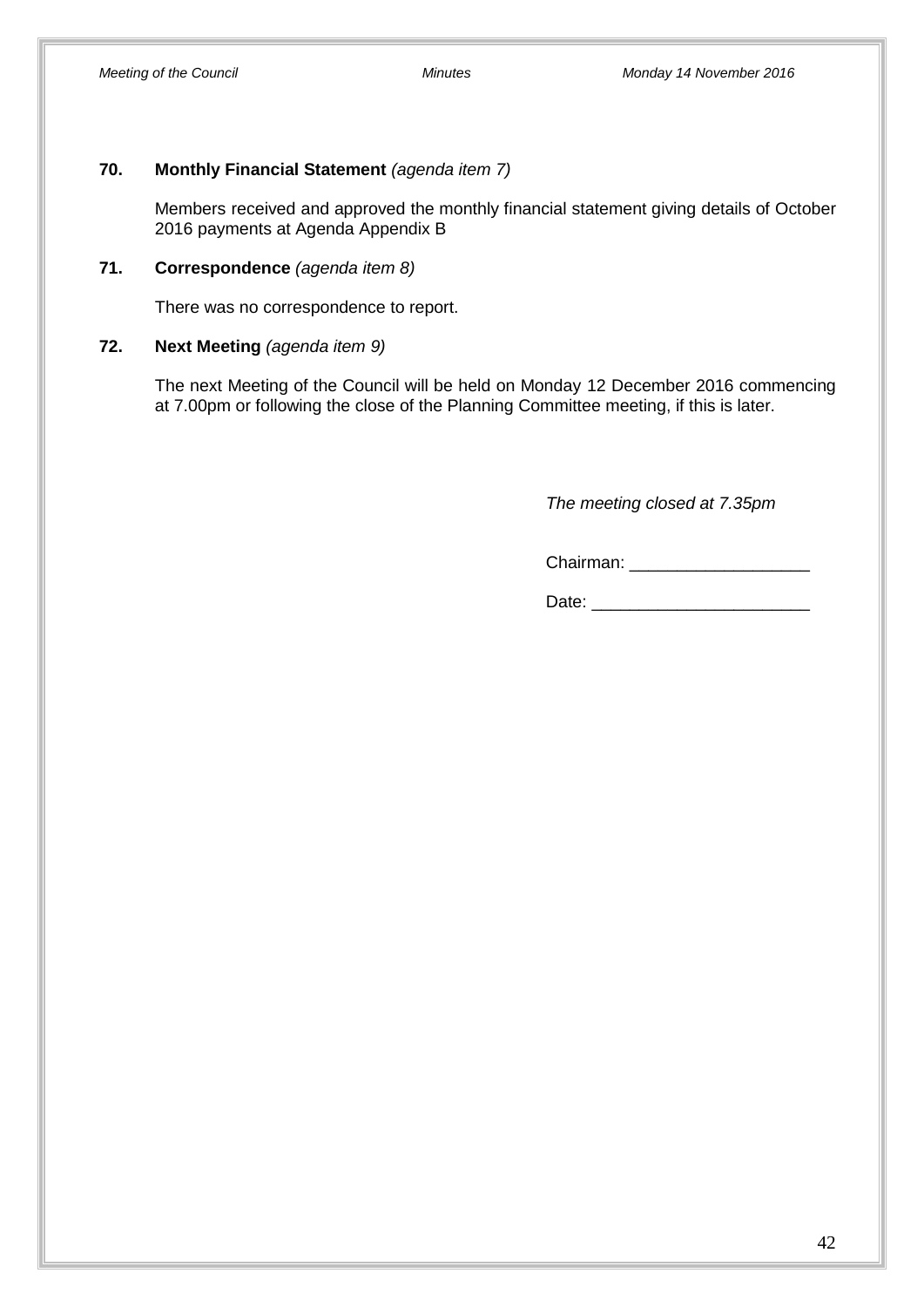**AGENDA APPENDIX A**

# **ASH PARISH COUNCIL**

# **LOCAL CODE OF CONDUCT – DISCLOSURE OF INTERESTS**

### **October 2016**

| <b>DATE OF MEETING</b>                                                  | <b>MEMBER</b>                        | <b>MINUTE REF</b><br>& PAGE NO. | <b>TYPE AND NATURE OF</b><br><b>INTEREST</b>                                                                                                                                                           |  |
|-------------------------------------------------------------------------|--------------------------------------|---------------------------------|--------------------------------------------------------------------------------------------------------------------------------------------------------------------------------------------------------|--|
| <b>PLANNING</b><br><b>12 October 2016</b>                               |                                      |                                 | No declarations of interest<br>recorded                                                                                                                                                                |  |
| <b>AMENITIES</b><br><b>19 October 2016</b>                              |                                      |                                 | No declarations of interest<br>recorded                                                                                                                                                                |  |
| <b>PLANNING</b><br><b>24 October 2016</b>                               |                                      |                                 | No declarations of interest<br>recorded                                                                                                                                                                |  |
| <b>FINANCE &amp;</b><br><b>ADMINISTRATION</b><br><b>24 October 2016</b> | Cllr Mrs Pat   Minute No 49<br>Scott | Page 18                         | Personal (non-pecuniary)<br>interest in agenda item 11 The<br>Library Bus Project as the<br>company of which she is a<br>director produced the plans for<br>submission to Guildford<br>Borough Council |  |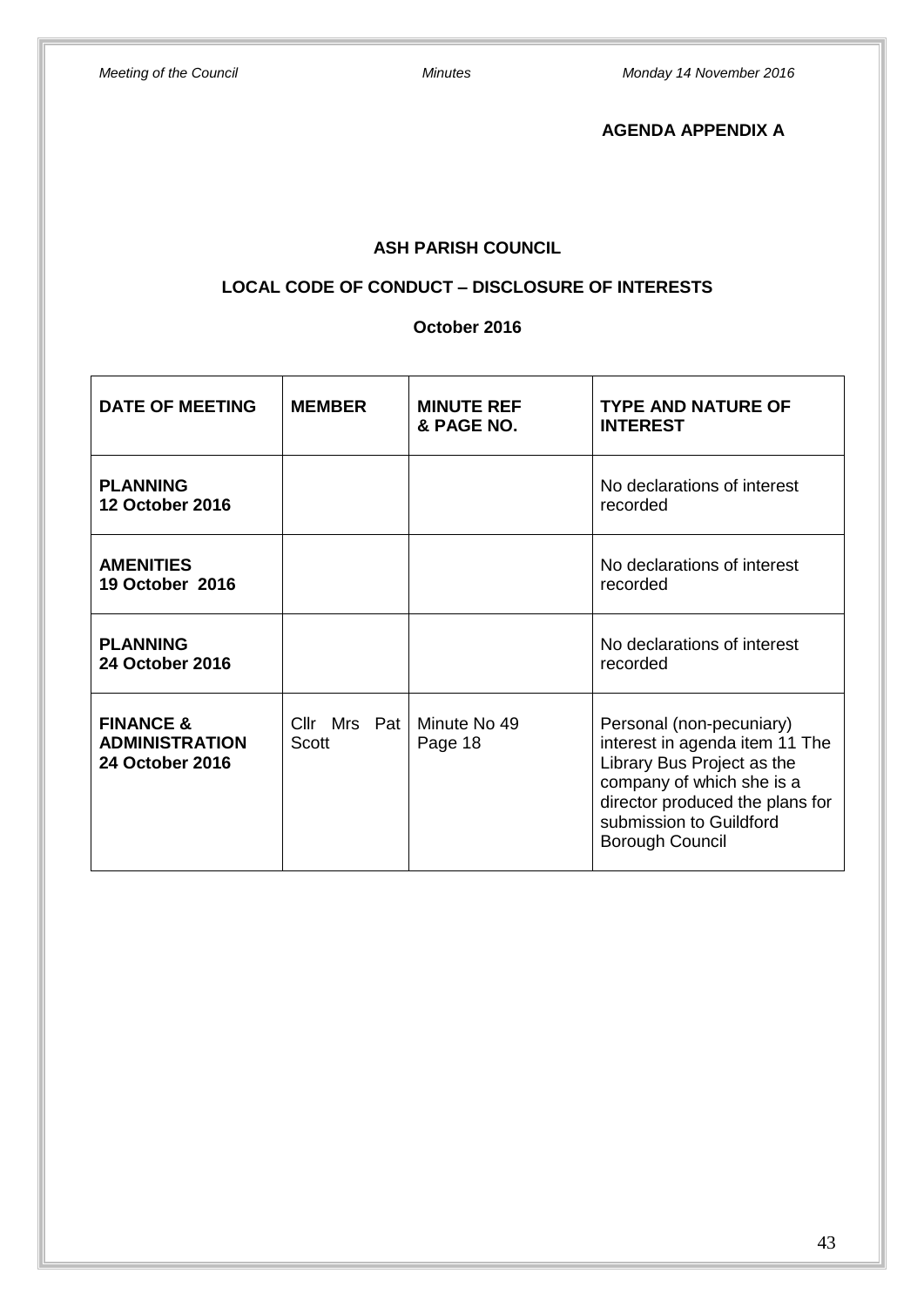#### **APPENDIX B**

#### Accounts received October 2016

**Payments Oct/Nov** 

| Cha No.     | <b>Payee</b>                     | Service                                               | Not       | <u>V.A.T</u> | <b>Total</b> |
|-------------|----------------------------------|-------------------------------------------------------|-----------|--------------|--------------|
| 2867        | AJ Signs                         | Signage - Parks                                       | 412.45    | 82.49        | 494.94       |
| 2868        | <b>Guildford Borough Council</b> | <b>Electricity Card Sales</b>                         | 535.00    | 0.00         | 535.00       |
| 2869        | Homebase Limited                 | Various gardening materials                           | 103.28    | 20.66        | 123.94       |
| 2870        | Phase Office Supplies            | Ink cartridges                                        | 50.62     | 10.12        | 60.74        |
| 2871        | Swiftest (Aldershot) Ltd         | MOT NJ10ZXH                                           | 58.60     | 0.00.        | 58.60        |
| 2872        | Mrs C Verrinder                  | Hall hire deposit refund following booking            | 225.00    | 0.00         | 225.00       |
| 2873        | Stopgap Dance Company            | Hall hire deposit refund following booking            | 225.00    | 0.00         | 225.00       |
| 2874        | CANX                             | CANX                                                  | 0.00      | 0.00         | 0.00         |
| 2875        | <b>SSE</b>                       | Electricity x 3 sites                                 | 1.022.80  | 159.81       | 1.182.61     |
| 2876        | <b>GLS Educational Supplies</b>  | First Aid equipment/cleaning materials/office clock   | 89.96     | 17.99        | 107.95       |
| 2877        | Phoenix H &S                     | Independent H&S Risk Assessment Ash Centre & Workshop | 595.00    | 119.00       | 714.00       |
| 2878        | <b>SSE</b>                       | Electricity Harpers Scout Hut quarterly               | 82.13     | .16,43       | 98.55        |
| 2879        | <b>HSS Training</b>              | Training Course Kevin Graham-Willson & Ray Willson    | 419.88    | 83.98        | 503.86       |
| 2880        | <b>B. Worswick</b>               | Clean and repair guttering - Ash Centre               | 980.00    | 0.00         | 980.00       |
| 2881        | Famborough Tool Hire             | Digger Hire War Memorial Gdns refurb                  | 135.52    | 27.10        | 162.62       |
| 2882        | <b>Fresh Acres Nurseries</b>     | Winter Bedding Plants                                 | 839,53    | 167.91       | 1,007.43     |
| 2883        | CANX                             | CANX                                                  | 0.00      | 0.00         | 0.00         |
| 2884        | Guildford Borough Council        | <b>Electricity Card Sales</b>                         | 475.00    | 0.00         | 475.00       |
| 2885        | <b>GLS Educational Supplies</b>  | Cleaning materials/stationery/staff sales             | 174.84    | 34.97        | 209.81       |
| 2886        | JP & S Services Ltd              | Petrol/Oil October 2016                               | 65.49     | 13.10        | 78.59        |
| 2887        | Kebur Garden Materials           | 15 Invoices War Memorial Gdns/ Shawfield Allots       | 957.53    | 191.51       | 1.149.04     |
| 2888        | Light Angels Ltd                 | Repairs to 6 Christmas motifs                         | 334.28    | 66.86        | 401.14       |
| 2889        | Magicsigns                       | Date Change to 5 x Fantasia Banners                   | 50.00     | 0.00         | 50.00        |
| 2890        | Mirage Cleaning Services Ltd     | Cleaning Ash Centre October                           | 468.00    | 93.60        | 561.60       |
| 2891        | Neil Curtis & Sons               | Grave digging services                                | 230.00    | 0.00         | 230.00       |
| 2892        | C Oilve                          | Petty Cash October                                    | 129.48    | 9.10         | 138.58       |
| 2893        | Prime One Maintenance Ltd        | Routine Maintenance / Repairs Oct/ Nov                | 5.251.68  | 1,050.34     | 6,302.02     |
| 2894        | South East Water                 | Public Toilets Water Sept/Oct                         | 21.13     | 0.00         | 21.13        |
| 2895        | <b>SSE</b>                       | <b>Street Lighting October</b>                        | 405.96    | 81.19        | 487.15       |
| 2896        | <b>SSALC Limited</b>             | Planning training day Clir John Tonks                 | 55.00     | 11.00        | 66.00        |
| 2897        | Mrs H Statters                   | Deposit refund Shawfield allotment 12B                | 25.00     | 0.00         | 25,00        |
| 2898        | <b>HMRC</b>                      | PAYE/NIC October 2016                                 | 2,633.52  | 0.00         | 2,633.52     |
| 2899        | Surrey Pension Fund              | October Pension Contributions                         | 4.357.90  | 0.00         | 4,357.90     |
| <b>BACS</b> | CO-OP                            | Gift Vouchers for Ash in Bloom                        | 330.00    | 0.00         | 330.00       |
| <b>BACS</b> | <b>Staff Salaries</b>            | October staff salaries                                | 12,466.71 | 0,00         | 12,466.71    |
| DD          | FP Ltd                           | Franking Machine Credit                               | 100.00    | 0.00         | 100.00       |
| DD          | <b>British Gas</b>               | Ash Centre gas October                                | 261.80    | 13.09        | 274.89       |
|             |                                  |                                                       | 34 568 09 | 2.270.23     | 36.838.32    |

<u>varal</u> Signature of Certification ... Chairman of Finance & Administration... ...................... 'OL, æ.

14.11.2016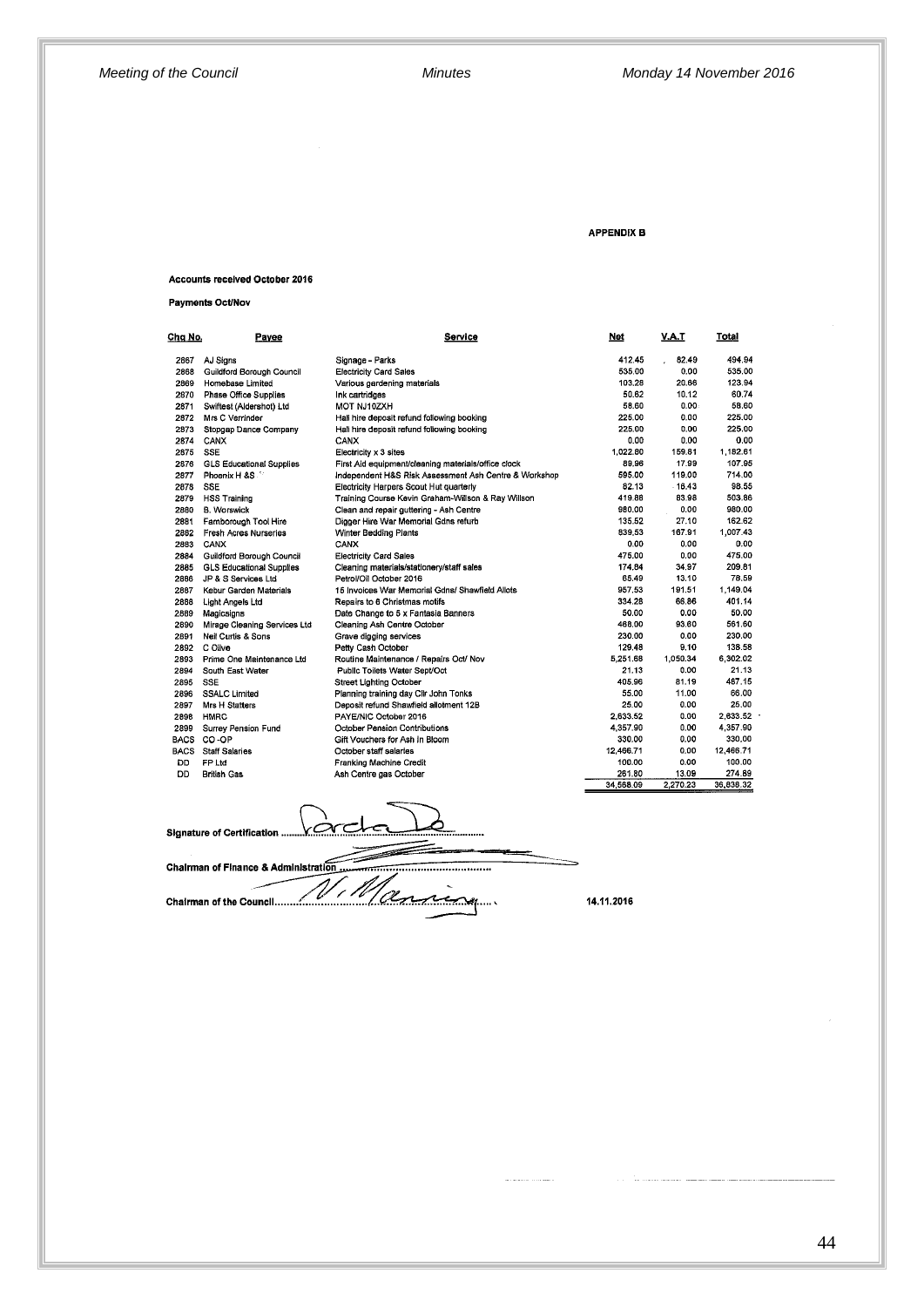### **MINUTE APPENDIX A**

### **During the public adjournment the following points were raised:**

Grass cutting in Gorselands Close. The team had arrived on 10 November 2016 but had not cut the grass verges as the fallen leaves had not been cleared. The team are also negletcing the second area of verge when cutting takes place.

### **The Parish Office will report this to Guildford Borough Council.**

Parking in Prospect Road has become dangerous with cars parking so close to the end of the yellow lines at junctions that they are causing a chicane. This making exiting side roads dangerous and causing issues for vehicles coming through from Wharf Road.

### **The Parish Office will contact the parking manager at Guildford Borough Council**

The keep left bollards at Lysons Avenue have again been flattened

### **The Parish Office to report this to Surrey County Council Highways**

The pole ouside the café on Ash Wharf is leaning.

### **The Parish Office will report this to Guildford Borough Council.**

Parking restriction signs have been erected in the layby at Ash Station (opposie Kendalls) but there has been a lorry parked in the layby for a week and also a car for sale which is there permanently. The double yellow lines installed outside the One Stop store in Ash Street are also being ignored.

### **The Parish Office will report this to the parking manager at Guildford Borough Council and ask that the traffic wardens concentrate on this area.**

The drain/gully outside no 8 Winchester Road is full of soil and needs attention

### **The Parish Office to notify Surrey County Council and ascertain when the next gully clean is due.**

There is a matress dumped at the top of Church View.

### **The Parish Office will report this as fly tipping.**

.

An ambulance on route to an emergency had recently been held up at the Ash Station level crossing for 12 minutes.

**Cllr Nigel Manning explained that due to Health and Safety reasons Network Rail would not open the gates if a second train was due through. This is one of the reasons an bridge over the crossing is being considered. Surrey County Council are looking at all level crossings countywide due to the impact on bus routes and emergency vehicle routes**